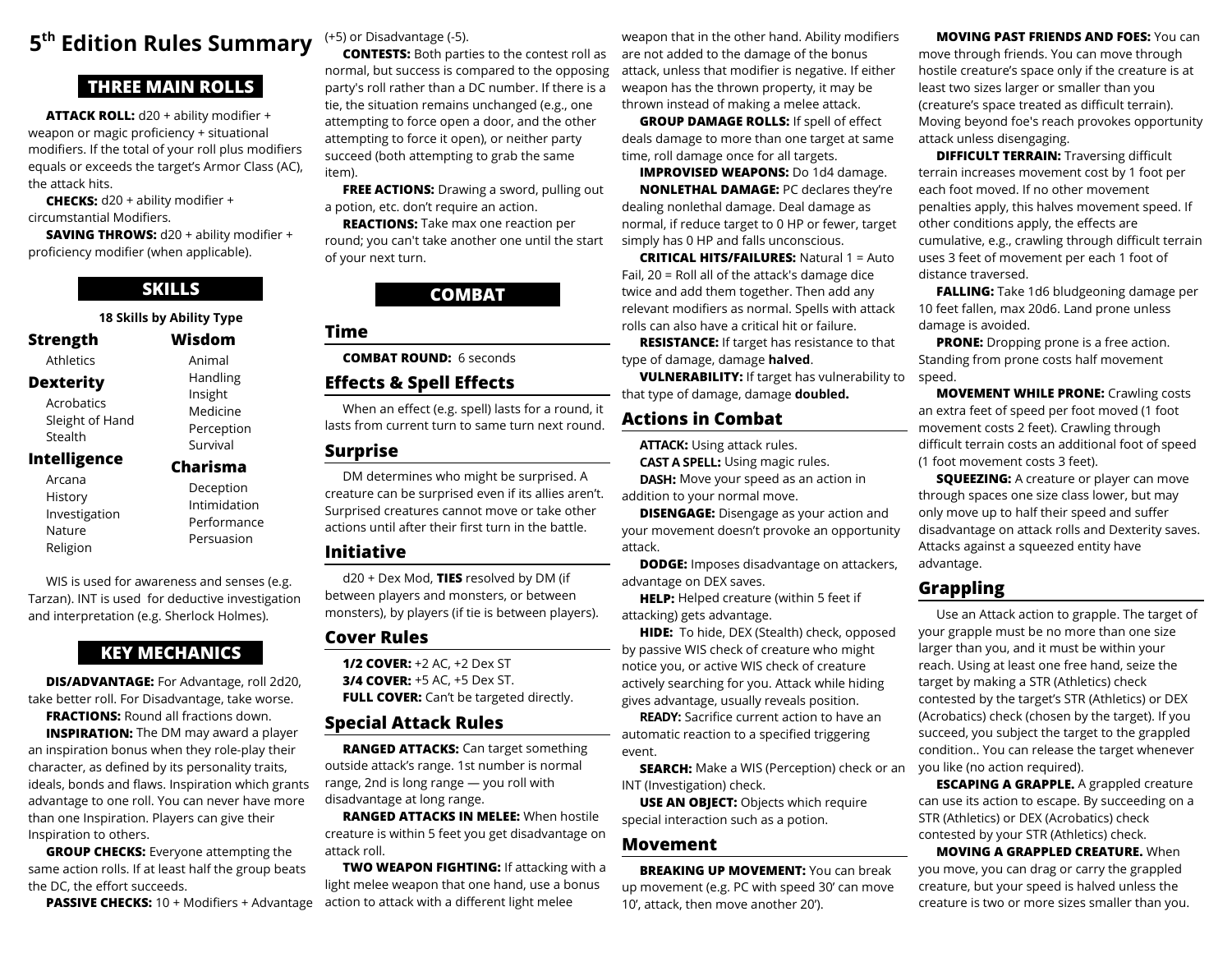## **Shoving**

**SHOVING A CREATURE:** Special melee attack to shove a creature which either knocks it prone or pushs it away. The target must be no more than one size larger and it must be within your reach. You make a STR (Athletics) check contested by the target's STR(Athletics) or DEX (Acrobatics) check (the target chooses the ability to use). If you win the contest, you either knock the target prone or push it 5 feet away from you.

### **Weapon Rules**

**ARMOR PROFICIENCY:** Wearing armor without proficiency prevents spellcasting, and results in disadvantage on ability checks, saving throws, and attack rolls that use STR or DEX.

**ARMOR REQUIREMENTS:** Heavy armors have a strength requirement, which if not met, results in a 10 foot speed penalty.

**FINESSE WEAPONS:** Choose either STR or DEX for the attack and damage rolls. Must use the same stat for both rolls.

**WEAPONS WITH REACH PROPERTY:** Add 5 feet to character's melee attack range.

**WEAPONS WITH THROWN PROPERTY:** May use these for melee or ranged attacks. Both ranged and melee use same abilities.

**WEAPONS WITH VERSATILE PROPERTY:**  Can be used one or two-handed. The number in parentheses indicates two-handed attack damage.

**SILVERING A WEAPON:** Costs 100gp per weapon or 10 pieces of ammunition. Provides bonus damage to creatures with resistance to or immunity from non-magic weapons.

**RECOVERING AMMUNITION: After battles,** you can recover ½ of your expended ammunition.

## **MAGIC**

**SPELL SAVE DC:** DC to resist a spell is 8 + magic ability mod  $+$  proficiency bonus.

**SPELL ATTACK MODIFIER: Proficiency Bonus** + Ability Modifer.

**SPELLCASTING IN ARMOR: Requires** proficiency in that armor. Wearing armor without proficiency prevents spellcasting.

**CONCENTRATION:** Taking damage while casting a spell forces a CON saving throw of the higher of DC 10 or half the damage received. Failing the save interrupts the spell. Normal

movement and attacking does not interfere with concentration. Casting another spell which requires concentration, being incapacitated, or being killed breaks concentration.

**STACKING:** Spell effects stack except same spell cast multiple times (which takes highest bonus).

**RITUALS:** Advantage is id doesn't consume a spell slot, but it takes longer and consumes magical components.

**SPELL COMPONENTS:** Typically, spells require mystic words (verbal component) and intricate hand motions with at least one hand (somatic components).

**COPYING A SPELL INTO A SPELLBOOK:** When you find a wizard spell of 1st level or higher, a wizard can add it to their spellbook if it is of a level for which they have spell slots and if they can spare the time to decipher and copy it.

## **HEALING & DEATH**

### **Hit Points**

At less than half HP, show signs of wear (cuts and bruises).

**INSTANT DEATH:** If reduced to 0 HP and damage remains, you die if remaining damage >= your HP maximum.

**0 HP:** If damage reduces you to 0 HP but fails to kill you, you fall unconscious and must make Death Saving Throws.

**DAMAGE AT 0 HIT POINTS: Each time a** creature with 0 hit points takes damage, it suffers a death roll failure and is no longer stable. If the damage equals the creature's hit point maximum, it dies.

**DEATH ROLLS:** Roll a d20. If roll is 10 or higher, you succeed. Otherwise, you fail. On your third success, you become stable (see below). On your third failure, you die. On a natural 1, saving throw counts as 2 failures. On a natural 20, regain 1 hit point.

## **Healing**

**FIRST AID:** DC 10 Wisdom (Medicine) check to use frst aid to stabilize without healers kit.

**MEDICINE SKILL:** A dying creature or player can be stabilized with a DC 10 medicine check. [P76]

**STABILIZED:** If stabilized, creature is unconscious but no longer makes death saving throws. If not healed, will remain unconscious until regain 1 HP after 1d4 hours have passed (at ability checks requiring sound. which point you regain 1 HP).

**STABILIZING A CREATURE:** You can use your action to administer frst aid to an unconscious creature and attempt to stabilize it, which requires a successful DC 10 Wisdom (Medicine) check.

**SPENDING HD WHILE STABILIZED:** Not in the rules but clarifed by the designers: a stabilized PC (i.e. at 0 hp) can spend HD (if he has any remaining) after a 1 hour short rest even though the PC will regain 1HP after 1d4 hours.

**HEALERS KIT:** Has 10 uses. You can expend one use of the kit, as an action, to stabilize a creature that has 0 hit points without doing a Wisdom (Medicine) check.

**HEALING:** While HP < 0, healing first brings HP to 0, then adds HP as normal (e.g. you're at -5 HP, cure light wounds grants 8 HP, you now have 8 HP).

## **RESTING**

**SHORT REST (1+ Hours):** With a short rest (1+ hour), spend 1 or more HD, roll die, add Con modifer. After the roll, you can optionally spend more HD, up to your max HD. Regain HP equal to total. Once HD spent, long rest required to regain them.

**LONG REST (8 Hours) :** Around 8 hours, no more than 2 hours on watch. Need at least 1 HP to take long rest. Only once per 24 hours. At end of rest, regain all hit points and half of your maximum number of Hit Dice.

Not in rules but clarifed by the designers: Elves cannot use their Trance to get the

beneft of long rest in 4 hours instead of 8; they still need 8 hours rest (they simply spend only 4 of it zonked out.).

At 1st level, if you take a long rest, you regain 1 HD back (despite rounding down of .5 = 0).

## **CONDITIONS**

**BLINDED:** Character automatically fails any ability requiring sight. Attack rolls against creature have advantage. Creature has disadvantage attacking.

**CHARMED:** Can't attack or target charmer. Charmer has advantage on any social interaction with target.

**DEAFENED:** Character automatically fails all

**FRIGHTENED:** Disadvantage on attacks while source of fear is visible. Target can't willingly move closer to source of fear.

**GRAPPLED:** Speed=0, regardless of bonuses. Condition ends when grappler is incapacitated, or when an efect removes grappler from reach.

**INCAPACITATED:** Can't take actions, or reactions.

**INVISIBLE:** Can't be seen without special sense or aid of magic. Is considered heavily obscured when hiding. Attacks against have disadvantage, attack rolls have advantage.

**PARALYZED:** Creature is Incapacitated, and can't move or speak. Auto fail ST and Dex saving throws. Attacks against have advantage. Any attacks from within 5' automatically crit on a hit.

**PETRIFIED:** Target is transformed (along with all non-magic objects carried or worn) into a solid, inanimate substance. Target is Incapacitated, can't move or speak, and is unaware of its surroundings. Attacks against have advantage. Character automatically fails STR and DEX saves. Resistance to all damage. Immune to poison and disease (current afflictions are suspended).

**POISONED:** Disadvantage on attack rolls, and ability checks.

**PRONE:** Only movement option is crawl. Disadvantage on attack rolls. Attacks against within 5' have advantage.

**RESTRAINED:** Speed=0, regardless of bonuses. Attacks against have advantage, targets attacks have disadvantage. Disadvantage on DEX saves.

**STUNNED:** Target is incapacitated, can't move, and can only speak falteringly. Auto fail ST and DEX saves. Attacks against have advantage

**UNCONSCIOUS:** Target is Incapacitated, can't move, speak, and is unaware of its surroundings. Drops everything, and falls Prone. Auto fail ST and DEX saves. Attacks against have advantage. Any attacks within 5' automatically crit on a hit.

*© 2014 Stan Shinn. Created as a free fan work. Visit [www.swshinn.com](http://www.swshinn.com/) for this and other cool stuf. Last updated 2014-11-19.*